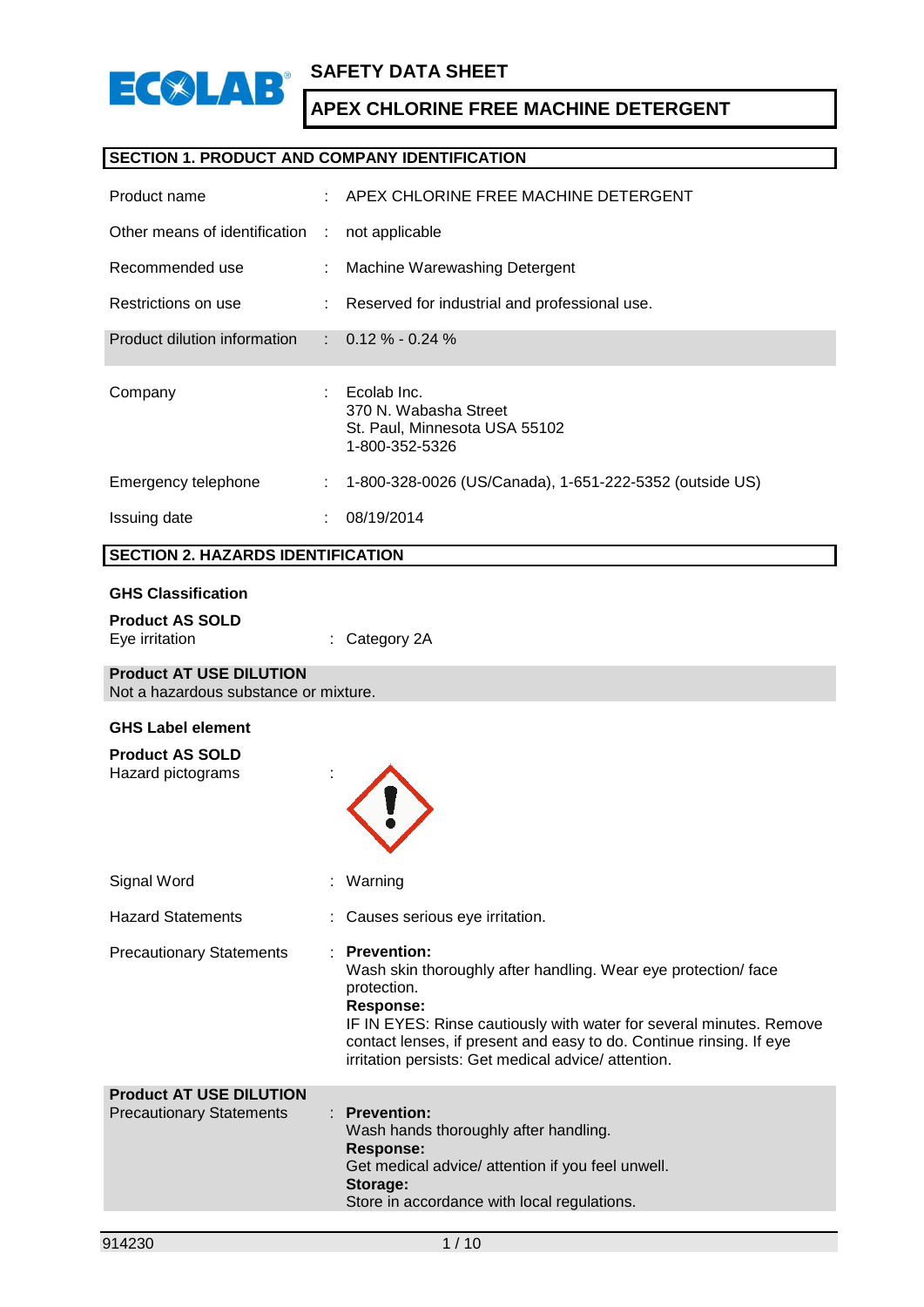| <b>Other hazards</b>                                                                                                                                   | : None known.               |                                                                                                                                                                                                  |                                                              |
|--------------------------------------------------------------------------------------------------------------------------------------------------------|-----------------------------|--------------------------------------------------------------------------------------------------------------------------------------------------------------------------------------------------|--------------------------------------------------------------|
| <b>SECTION 3. COMPOSITION/INFORMATION ON INGREDIENTS</b>                                                                                               |                             |                                                                                                                                                                                                  |                                                              |
| <b>Product AS SOLD</b><br>Pure substance/mixture                                                                                                       | Mixture                     |                                                                                                                                                                                                  |                                                              |
| <b>Chemical Name</b><br>Sodium Carbonate<br>alcohols, c13-15-branched and linear, butoxylated<br>ethoxylated<br>oxirane, methyl-, polymer with oxirane |                             | CAS-No.<br>497-19-8<br>111905-53-4<br>$9003 - 11 - 6$                                                                                                                                            | <b>Concentration (%)</b><br>$60 - 100$<br>$1 - 5$<br>$1 - 5$ |
| <b>Product AT USE DILUTION</b>                                                                                                                         |                             |                                                                                                                                                                                                  |                                                              |
| No hazardous ingredients                                                                                                                               |                             |                                                                                                                                                                                                  |                                                              |
| <b>SECTION 4. FIRST AID MEASURES</b>                                                                                                                   |                             |                                                                                                                                                                                                  |                                                              |
| <b>Product AS SOLD</b>                                                                                                                                 |                             |                                                                                                                                                                                                  |                                                              |
| In case of eye contact                                                                                                                                 |                             | : Rinse immediately with plenty of water, also under the eyelids, for at<br>least 15 minutes. Remove contact lenses, if present and easy to do.<br>Continue rinsing. Get medical attention.      |                                                              |
| In case of skin contact                                                                                                                                |                             | : Wash off immediately with plenty of water for at least 15 minutes. Use<br>a mild soap if available. Wash clothing before reuse. Thoroughly clean<br>shoes before reuse. Get medical attention. |                                                              |
| If swallowed                                                                                                                                           |                             | : Rinse mouth. Get medical attention if symptoms occur.                                                                                                                                          |                                                              |
| If inhaled                                                                                                                                             | immediately.                | : Remove to fresh air. Treat symptomatically. Get medical attention                                                                                                                              |                                                              |
| Protection of first-aiders                                                                                                                             | protective equipment.       | : If potential for exposure exists refer to Section 8 for specific personal                                                                                                                      |                                                              |
| Notes to physician                                                                                                                                     | : Treat symptomatically.    |                                                                                                                                                                                                  |                                                              |
| <b>Product AT USE DILUTION</b><br>In case of eye contact                                                                                               | Rinse with plenty of water. |                                                                                                                                                                                                  |                                                              |
| In case of skin contact                                                                                                                                | Rinse with plenty of water. |                                                                                                                                                                                                  |                                                              |
| If swallowed                                                                                                                                           |                             | Rinse mouth. Get medical attention if symptoms occur.                                                                                                                                            |                                                              |
| If inhaled                                                                                                                                             |                             | Get medical attention if symptoms occur.                                                                                                                                                         |                                                              |
| See toxicological information (Section 11)                                                                                                             |                             |                                                                                                                                                                                                  |                                                              |

## **SECTION 5. FIRE-FIGHTING MEASURES**

| <b>Product AS SOLD</b><br>Suitable extinguishing media | : Use extinguishing measures that are appropriate to local<br>circumstances and the surrounding environment. |
|--------------------------------------------------------|--------------------------------------------------------------------------------------------------------------|
| Unsuitable extinguishing<br>media                      | : None known.                                                                                                |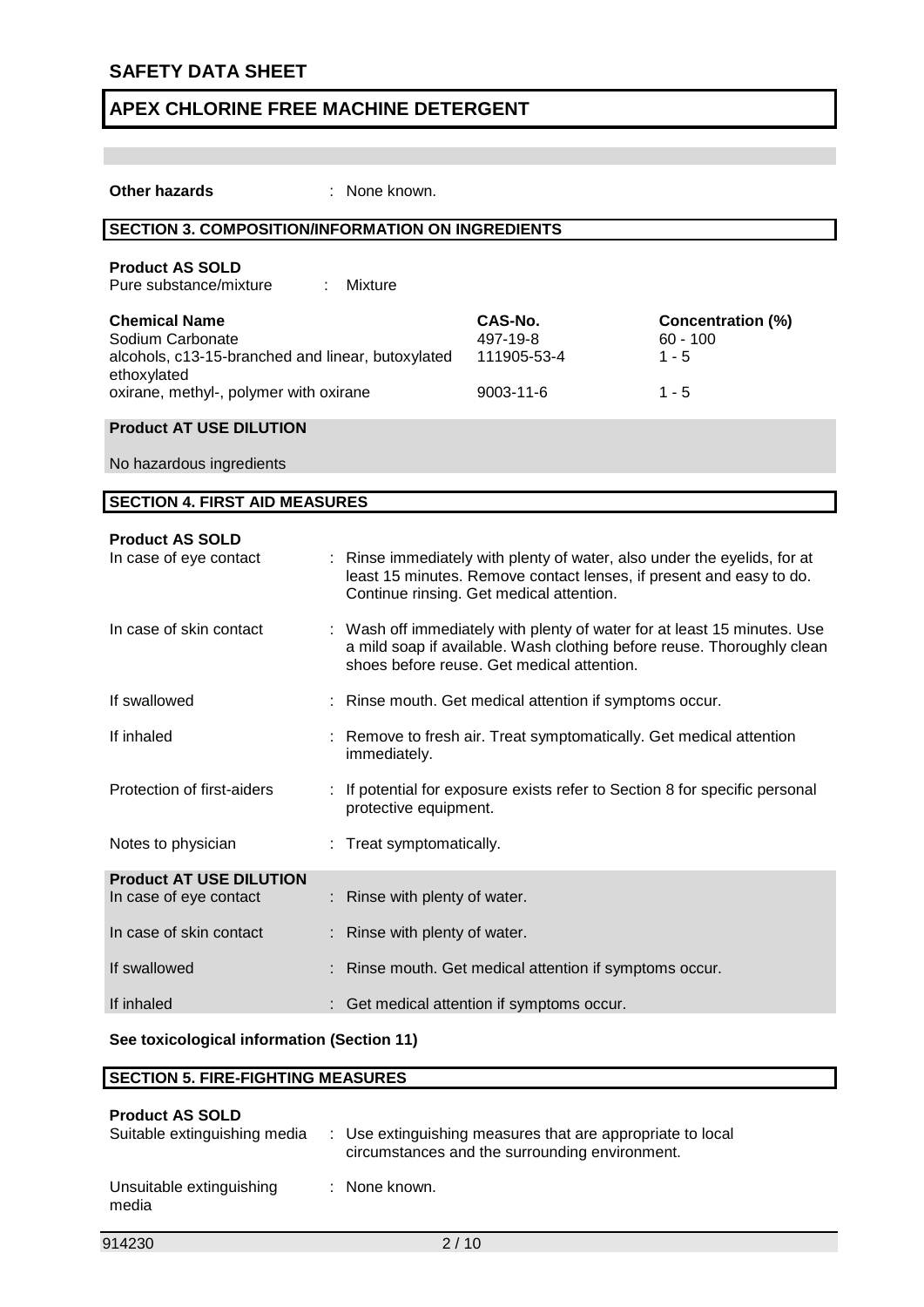| Specific hazards during fire<br>fighting      | : Not flammable or combustible.                                                                                                                                                       |
|-----------------------------------------------|---------------------------------------------------------------------------------------------------------------------------------------------------------------------------------------|
| Hazardous combustion<br>products              | : Carbon oxides                                                                                                                                                                       |
| for fire-fighters                             | Special protective equipment : Use personal protective equipment.                                                                                                                     |
| Specific extinguishing<br>methods             | : Fire residues and contaminated fire extinguishing water must be<br>disposed of in accordance with local regulations. In the event of fire<br>and/or explosion do not breathe fumes. |
| <b>SECTION 6. ACCIDENTAL RELEASE MEASURES</b> |                                                                                                                                                                                       |

| <b>Product AS SOLD</b>                                                                                      |                                                                                                                                                                                                                                                                                                                                                                                                                             |
|-------------------------------------------------------------------------------------------------------------|-----------------------------------------------------------------------------------------------------------------------------------------------------------------------------------------------------------------------------------------------------------------------------------------------------------------------------------------------------------------------------------------------------------------------------|
| Personal precautions,<br>protective equipment and<br>emergency procedures                                   | Ensure adequate ventilation. Keep people away from and upwind of<br>spill/leak. Avoid inhalation, ingestion and contact with skin and eyes.<br>When workers are facing concentrations above the exposure limit they<br>must use appropriate certified respirators. Ensure clean-up is<br>conducted by trained personnel only. Refer to protective measures<br>listed in sections 7 and 8.                                   |
| Environmental precautions                                                                                   | : Do not allow contact with soil, surface or ground water.                                                                                                                                                                                                                                                                                                                                                                  |
| Methods and materials for<br>containment and cleaning up                                                    | Stop leak if safe to do so. Contain spillage, and then collect with non-<br>combustible absorbent material, (e.g. sand, earth, diatomaceous<br>earth, vermiculite) and place in container for disposal according to<br>local / national regulations (see section 13). Flush away traces with<br>water. For large spills, dike spilled material or otherwise contain<br>material to ensure runoff does not reach a waterway. |
| <b>Product AT USE DILUTION</b><br>Personal precautions,<br>protective equipment and<br>emergency procedures | Refer to protective measures listed in sections 7 and 8.                                                                                                                                                                                                                                                                                                                                                                    |
| Environmental precautions                                                                                   | No special environmental precautions required.                                                                                                                                                                                                                                                                                                                                                                              |
| Methods and materials for<br>containment and cleaning up                                                    | Stop leak if safe to do so. Contain spillage, and then collect with non-<br>combustible absorbent material, (e.g. sand, earth, diatomaceous<br>earth, vermiculite) and place in container for disposal according to<br>local / national regulations (see section 13). Flush away traces with<br>water. For large spills, dike spilled material or otherwise contain<br>material to ensure runoff does not reach a waterway. |

## **SECTION 7. HANDLING AND STORAGE**

| <b>Product AS SOLD</b><br>Advice on safe handling | : Avoid contact with skin and eyes. Do not ingest. Do not breathe dust/<br>fume/gas/mist/vapors/spray. Wash hands thoroughly after handling.<br>Use only with adequate ventilation. |
|---------------------------------------------------|-------------------------------------------------------------------------------------------------------------------------------------------------------------------------------------|
| Conditions for safe storage                       | : Keep out of reach of children. Keep container tightly closed. Store in<br>suitable labeled containers.                                                                            |
| Storage temperature                               | : $0^{\circ}$ C to 50 $^{\circ}$ C                                                                                                                                                  |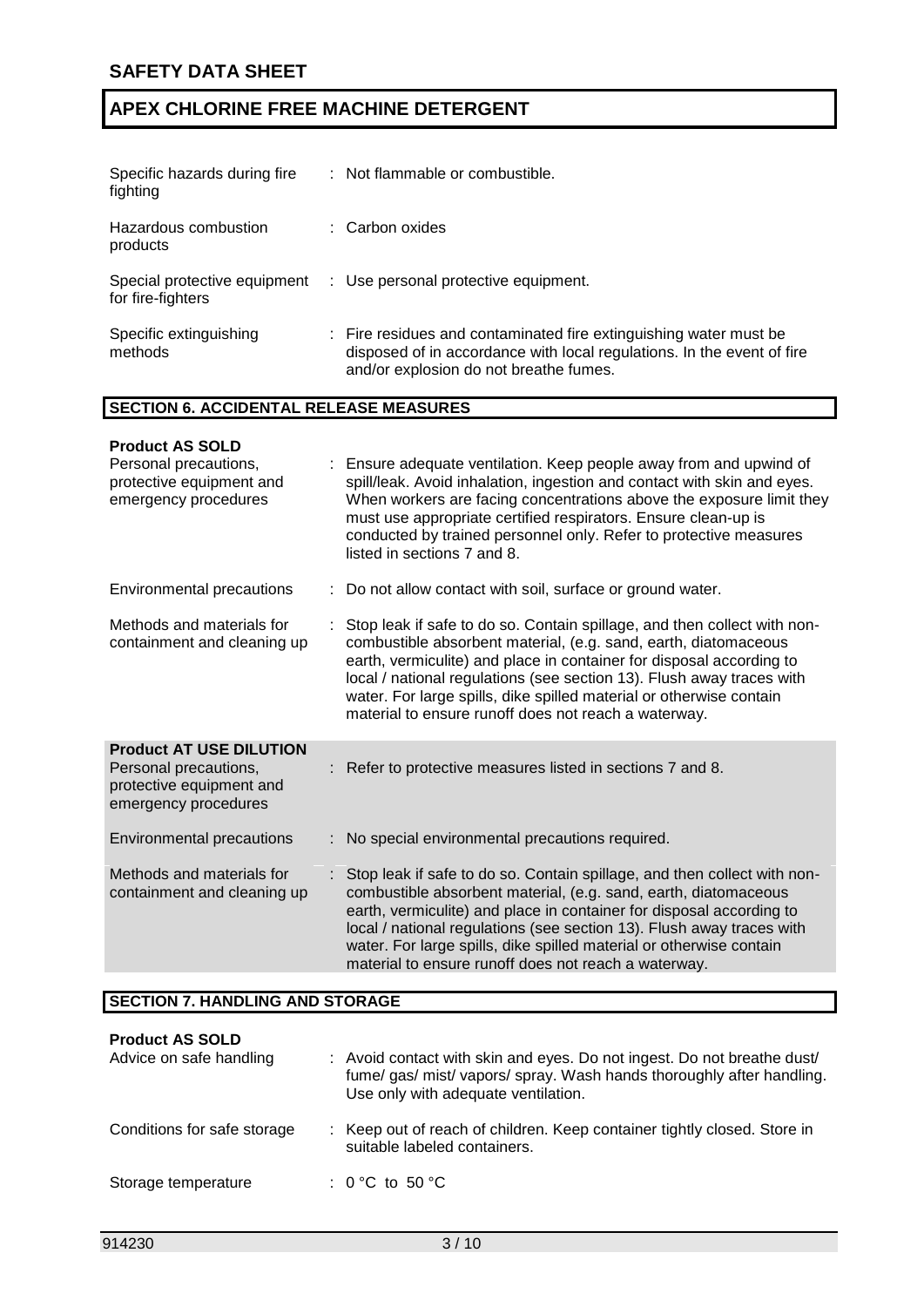| <b>Product AT USE DILUTION</b><br>Advice on safe handling | : For personal protection see section 8. Wash hands after handling.                                      |
|-----------------------------------------------------------|----------------------------------------------------------------------------------------------------------|
| Conditions for safe storage                               | : Keep out of reach of children. Keep container tightly closed. Store in<br>suitable labeled containers. |
|                                                           |                                                                                                          |

## **SECTION 8. EXPOSURE CONTROLS/PERSONAL PROTECTION**

## **Product AS SOLD**

### **Ingredients with workplace control parameters**

Contains no substances with occupational exposure limit values.

Engineering measures : Effective exhaust ventilation system. Maintain air concentrations below occupational exposure standards.

## **Personal protective equipment**

| Eye protection                                                |  | : Due to the form and packaging of the product, no protective<br>equipment is needed under normal use conditions.                                                                                    |  |
|---------------------------------------------------------------|--|------------------------------------------------------------------------------------------------------------------------------------------------------------------------------------------------------|--|
| Hand protection                                               |  | : No special protective equipment required.                                                                                                                                                          |  |
| Skin protection                                               |  | : No special protective equipment required.                                                                                                                                                          |  |
| Respiratory protection                                        |  | : When workers are facing concentrations above the exposure limit they<br>must use appropriate certified respirators.                                                                                |  |
| Hygiene measures                                              |  | : Handle in accordance with good industrial hygiene and safety<br>practice. Remove and wash contaminated clothing before re-use.<br>Wash face, hands and any exposed skin thoroughly after handling. |  |
| <b>Product AT USE DILUTION</b><br><b>Engineering measures</b> |  | Good general ventilation should be sufficient to control worker<br>exposure to airborne contaminants.                                                                                                |  |
| Personal protective equipment                                 |  |                                                                                                                                                                                                      |  |
| Eye protection                                                |  | : No special protective equipment required.                                                                                                                                                          |  |
| Hand protection                                               |  | No special protective equipment required.                                                                                                                                                            |  |
| Skin protection                                               |  | : No special protective equipment required.                                                                                                                                                          |  |
| Respiratory protection                                        |  | : No personal respiratory protective equipment normally required.                                                                                                                                    |  |

## **SECTION 9. PHYSICAL AND CHEMICAL PROPERTIES**

|                       | <b>Product AS SOLD</b>                         | <b>Product AT USE DILUTION</b> |
|-----------------------|------------------------------------------------|--------------------------------|
| Appearance            | : Extruded solid.                              | liquid                         |
| Color                 | : opaque, off-white                            | colorless                      |
| Odor                  | $:$ slight                                     | slight                         |
| pH                    | $: 10.7 - 11.1, 1\%$                           | $10.65 - 10.91$                |
| Flash point           | : not applicable, Does not sustain combustion. |                                |
| <b>Odor Threshold</b> | : no data available                            |                                |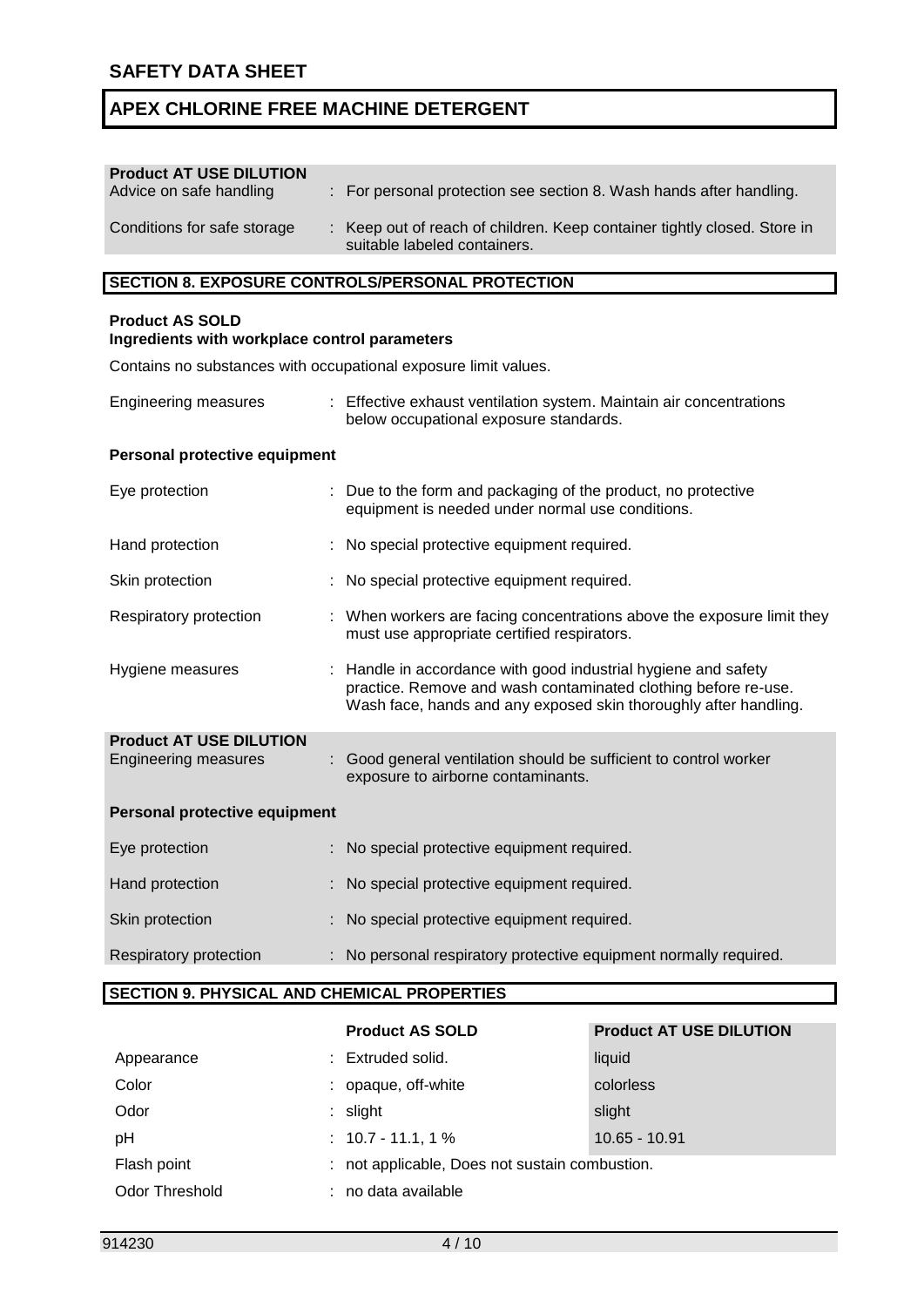| Melting point/freezing point               | ۰ | no data available |
|--------------------------------------------|---|-------------------|
| Initial boiling point and<br>boiling range | ۰ | >100 °C           |
| <b>Evaporation rate</b>                    | t | no data available |
| Flammability (solid, gas)                  |   | no data available |
| Upper explosion limit                      |   | no data available |
| Lower explosion limit                      | t | no data available |
| Vapor pressure                             |   | no data available |
| Relative vapor density                     |   | no data available |
| Relative density                           |   | no data available |
| Water solubility                           |   | soluble           |
| Solubility in other solvents               |   | no data available |
| Partition coefficient: n-<br>octanol/water |   | no data available |
| Autoignition temperature                   |   | no data available |
| Thermal decomposition                      |   | no data available |
| Viscosity, kinematic                       |   | no data available |
| Explosive properties                       |   | no data available |
| Oxidizing properties                       |   | no data available |
| Molecular weight                           |   | no data available |
| <b>VOC</b>                                 |   | no data available |

## **SECTION 10. STABILITY AND REACTIVITY**

| <b>Product AS SOLD</b><br>Chemical stability |    | : Stable under normal conditions.                           |
|----------------------------------------------|----|-------------------------------------------------------------|
| Possibility of hazardous<br>reactions        | ÷. | No dangerous reaction known under conditions of normal use. |
| Conditions to avoid                          |    | None known.                                                 |
| Incompatible materials                       |    | : Acids                                                     |
| Hazardous decomposition<br>products          |    | : Carbon oxides                                             |

## **SECTION 11. TOXICOLOGICAL INFORMATION**

| Information on likely routes of : Eye contact, Skin contact |  |  |
|-------------------------------------------------------------|--|--|
| exposure                                                    |  |  |

## **Potential Health Effects**

| 914230                         | 5/10                                                          |
|--------------------------------|---------------------------------------------------------------|
| Ingestion                      | : Health injuries are not known or expected under normal use. |
| <b>Skin</b>                    | : Health injuries are not known or expected under normal use. |
| <b>Product AS SOLD</b><br>Eves | : Causes serious eye irritation.                              |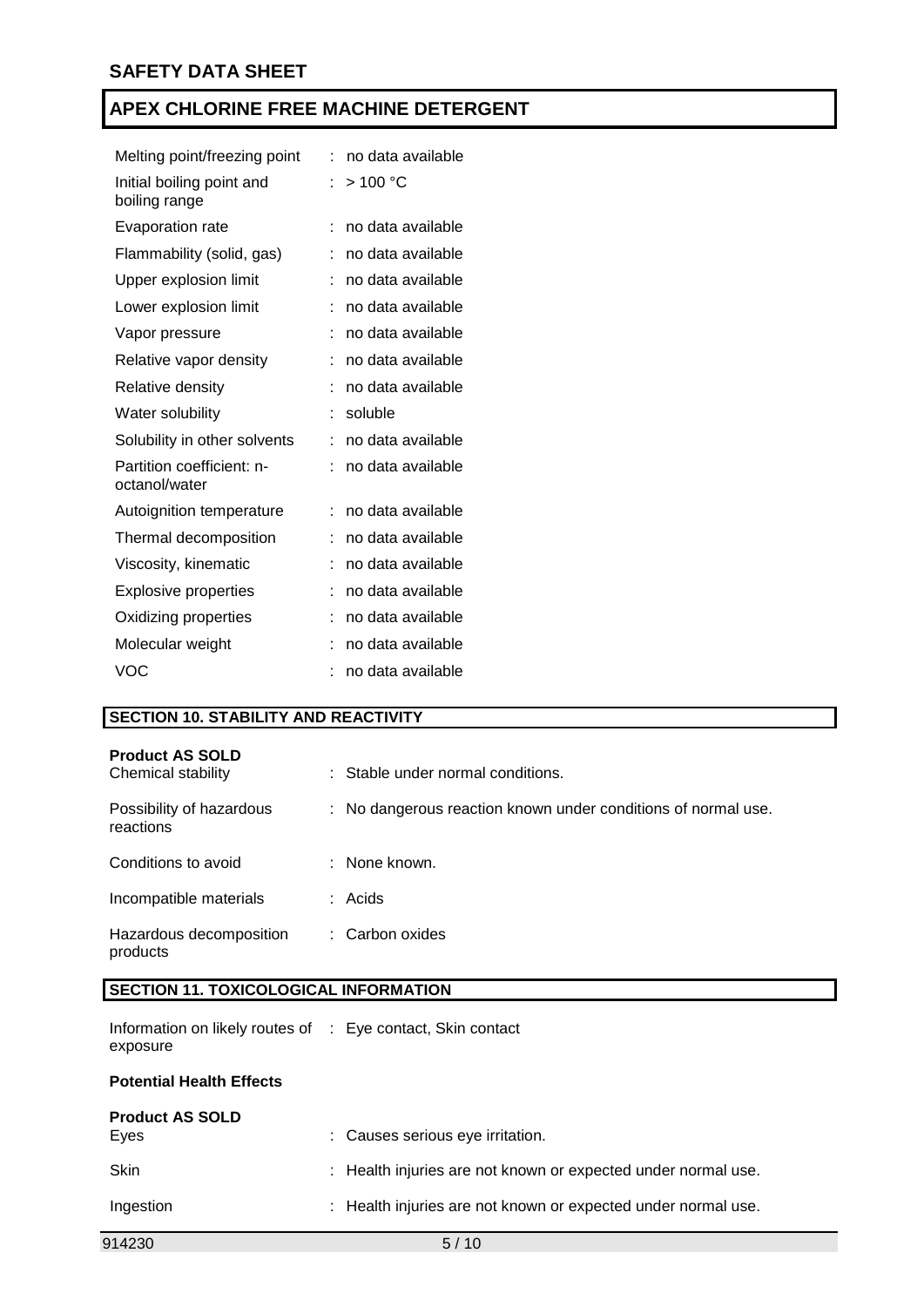| Inhalation                     | : Health injuries are not known or expected under normal use. |
|--------------------------------|---------------------------------------------------------------|
| <b>Chronic Exposure</b>        | : Health injuries are not known or expected under normal use. |
| <b>Product AT USE DILUTION</b> |                                                               |
| Eyes                           | : Health injuries are not known or expected under normal use. |
| <b>Skin</b>                    | : Health injuries are not known or expected under normal use. |
| Ingestion                      | : Health injuries are not known or expected under normal use. |
| Inhalation                     | : Health injuries are not known or expected under normal use. |
| <b>Chronic Exposure</b>        | : Health injuries are not known or expected under normal use. |

## **Experience with human exposure**

| <b>Product AS SOLD</b><br>Eye contact | : Redness, Pain, Irritation      |
|---------------------------------------|----------------------------------|
| Skin contact                          | : No symptoms known or expected. |
| Ingestion                             | : No symptoms known or expected. |
| Inhalation                            | : No symptoms known or expected. |
| <b>Product AT USE DILUTION</b>        |                                  |
| Eye contact                           | : No symptoms known or expected. |
| Skin contact                          | : No symptoms known or expected. |
| Ingestion                             | : No symptoms known or expected. |
| Inhalation                            | : No symptoms known or expected. |
| <b>Toxicity</b>                       |                                  |

## **Product AS SOLD**

| Acute oral toxicity                  | : Acute toxicity estimate : $4,053$ mg/kg |
|--------------------------------------|-------------------------------------------|
| Acute inhalation toxicity            | : 4 h Acute toxicity estimate : 7.53 mg/l |
| Acute dermal toxicity                | : no data available                       |
| Skin corrosion/irritation            | : no data available                       |
| Serious eye damage/eye<br>irritation | : no data available                       |
| Respiratory or skin<br>sensitization | : no data available                       |
| Carcinogenicity                      | : no data available                       |
| Reproductive effects                 | : no data available                       |
| Germ cell mutagenicity               | : no data available                       |
| Teratogenicity                       | no data available                         |
| STOT-single exposure                 | : no data available                       |
| STOT-repeated exposure               | : no data available                       |
|                                      |                                           |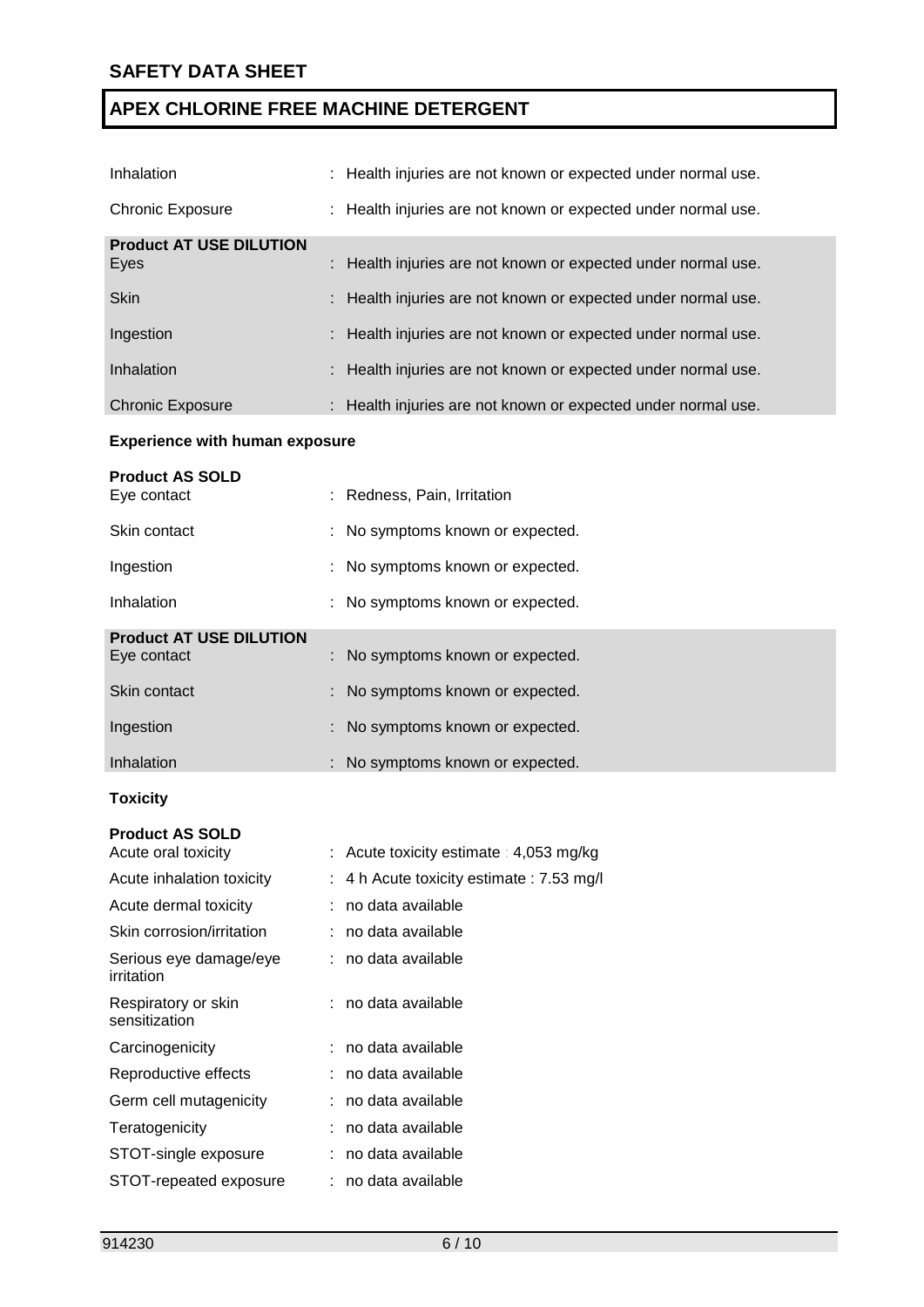| Aspiration toxicity   | : no data available                                                                          |
|-----------------------|----------------------------------------------------------------------------------------------|
| Ingredients           |                                                                                              |
| Acute dermal toxicity | : alcohols, c13-15-branched and linear, butoxylated ethoxylated<br>LD50 rat: $> 2,000$ mg/kg |

## **SECTION 12. ECOLOGICAL INFORMATION**

| <b>Product AS SOLD</b><br><b>Ecotoxicity</b>           |                                                                                                                                                                                                                    |
|--------------------------------------------------------|--------------------------------------------------------------------------------------------------------------------------------------------------------------------------------------------------------------------|
| <b>Environmental Effects</b>                           | : Harmful to aquatic life.                                                                                                                                                                                         |
| <b>Product</b>                                         |                                                                                                                                                                                                                    |
| Toxicity to fish                                       | : no data available                                                                                                                                                                                                |
| Toxicity to daphnia and other<br>aquatic invertebrates | : no data available                                                                                                                                                                                                |
| Toxicity to algae                                      | : no data available                                                                                                                                                                                                |
| Ingredients                                            |                                                                                                                                                                                                                    |
| Toxicity to fish                                       | : alcohols, c13-15-branched and linear, butoxylated ethoxylated<br>96 h LC50 Fish: 5 mg/l                                                                                                                          |
|                                                        | oxirane, methyl-, polymer with oxirane<br>96 h LC50 Fish: > 100 mg/l                                                                                                                                               |
| <b>Ingredients</b>                                     |                                                                                                                                                                                                                    |
| Toxicity to daphnia and other<br>aquatic invertebrates | : Sodium Carbonate<br>48 h EC50 Daphnia: 200 mg/l                                                                                                                                                                  |
| <b>Persistence and degradability</b>                   |                                                                                                                                                                                                                    |
| no data available                                      |                                                                                                                                                                                                                    |
| <b>Bioaccumulative potential</b>                       |                                                                                                                                                                                                                    |
| no data available                                      |                                                                                                                                                                                                                    |
| <b>Mobility in soil</b>                                |                                                                                                                                                                                                                    |
| no data available                                      |                                                                                                                                                                                                                    |
| <b>Other adverse effects</b>                           |                                                                                                                                                                                                                    |
| no data available                                      |                                                                                                                                                                                                                    |
| <b>SECTION 13. DISPOSAL CONSIDERATIONS</b>             |                                                                                                                                                                                                                    |
| <b>Product AS SOLD</b><br>Disposal methods             | : The product should not be allowed to enter drains, water courses or<br>the soil. Where possible recycling is preferred to disposal or<br>incineration. If recycling is not practicable, dispose of in compliance |

Disposal considerations : Dispose of as unused product. Empty containers should be taken to an approved waste handling site for recycling or disposal. Do not reuse empty containers.

disposal facility.

with local regulations. Dispose of wastes in an approved waste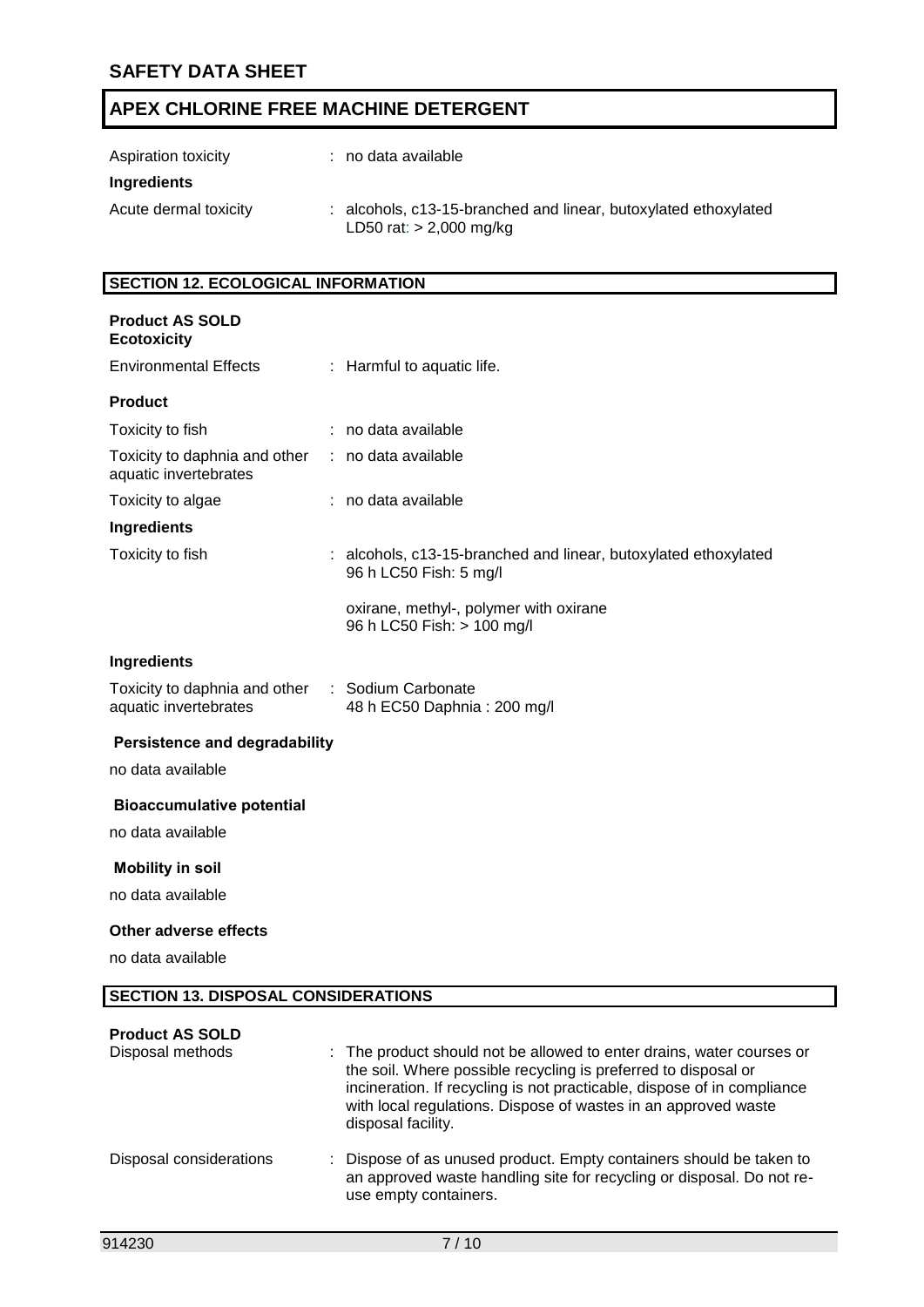| : Where possible recycling is preferred to disposal or incineration. If<br>recycling is not practicable, dispose of in compliance with local<br>regulations. Dispose of wastes in an approved waste disposal facility. |
|------------------------------------------------------------------------------------------------------------------------------------------------------------------------------------------------------------------------|
| : Dispose of as unused product. Empty containers should be taken to<br>an approved waste handling site for recycling or disposal. Do not re-<br>use empty containers.                                                  |
|                                                                                                                                                                                                                        |

## **SECTION 14. TRANSPORT INFORMATION**

### **Product AS SOLD**

The shipper/consignor/sender is responsible to ensure that the packaging, labeling, and markings are in compliance with the selected mode of transport.

### **Land transport (DOT)**

Not dangerous goods

### **Sea transport (IMDG/IMO)**

Not dangerous goods

#### **Product AT USE DILUTION**

Not intended for transport.

#### **SECTION 15. REGULATORY INFORMATION**

### **Product AS SOLD**

### **EPCRA - Emergency Planning and Community Right-to-Know**

### **CERCLA Reportable Quantity**

This material does not contain any components with a CERCLA RQ.

### **SARA 304 Extremely Hazardous Substances Reportable Quantity**

This material does not contain any components with a section 304 EHS RQ.

| SARA 311/312 Hazards | : Acute Health Hazard                                                                                                                                                                               |
|----------------------|-----------------------------------------------------------------------------------------------------------------------------------------------------------------------------------------------------|
| <b>SARA 302</b>      | : SARA 302: No chemicals in this material are subject to the reporting<br>requirements of SARA Title III, Section 302.                                                                              |
| <b>SARA 313</b>      | : SARA 313: This material does not contain any chemical components<br>with known CAS numbers that exceed the threshold (De Minimis)<br>reporting levels established by SARA Title III, Section 313. |

#### **California Prop 65**

This product does not contain any chemicals known to the State of California to cause cancer, birth, or any other reproductive defects.

### **The ingredients of this product are reported in the following inventories:**

**1907/2006 (EU)** : not determined

### **Switzerland. New notified substances and declared preparations** :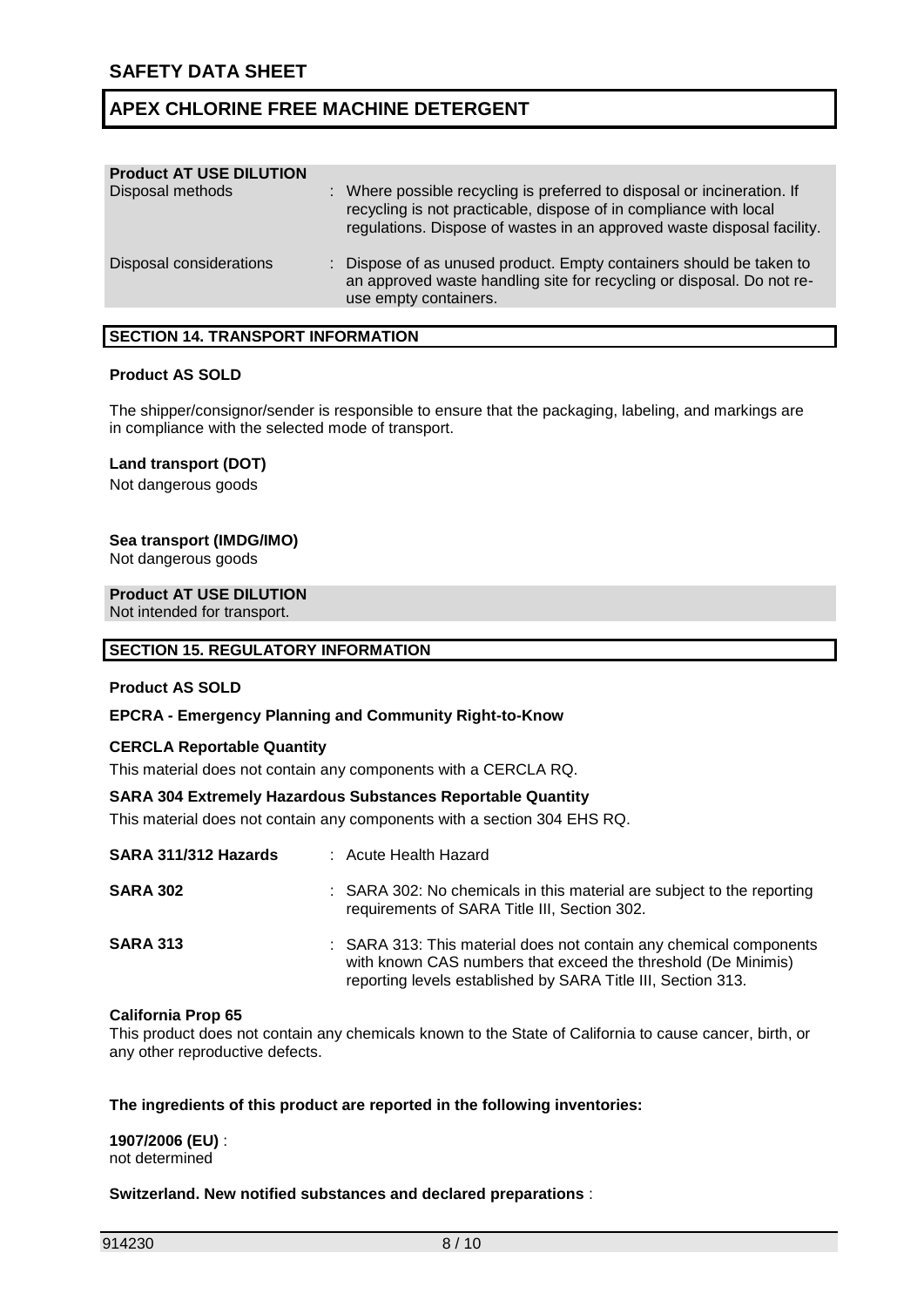The mixture contains substances listed on the Swiss Inventory not determined

### **United States TSCA Inventory** : On TSCA Inventory

**Canadian Domestic Substances List (DSL)** :

All components of this product are on the Canadian DSL.

**Australia Inventory of Chemical Substances (AICS)** : not determined

**New Zealand. Inventory of Chemical Substances** : not determined

**Japan. ENCS - Existing and New Chemical Substances Inventory** : not determined

**Japan. ISHL - Inventory of Chemical Substances** : not determined

**Korea. Korean Existing Chemicals Inventory (KECI)** : not determined

**Philippines Inventory of Chemicals and Chemical Substances (PICCS)** : not determined

**China. Inventory of Existing Chemical Substances in China (IECSC)** : not determined

## **SECTION 16. OTHER INFORMATION**



**Product AT USE DILUTION**